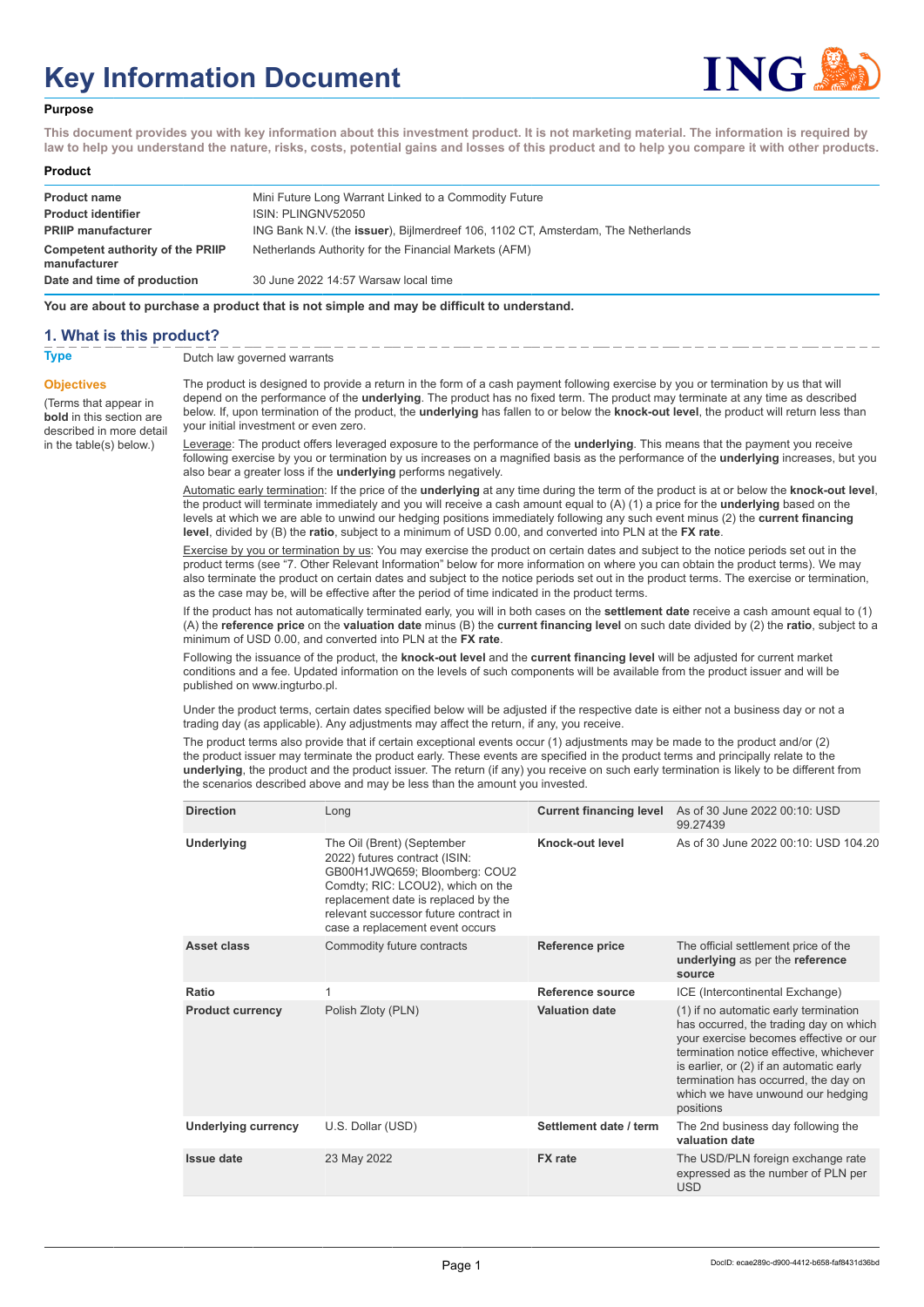The product is intended to be offered to retail investors who fulfil all of the criteria below:

- 1. they have advanced knowledge and a comprehensive understanding of the product, its market and its specific risks and rewards, with relevant financial industry experience including either frequent trading or large holdings in products of a similar nature, risk and complexity, either independently or through professional advice;
- 2. they seek hedging and/or leveraged performance, expect the movement in the underlying to perform in a way that generates a favourable return, have an investment horizon of the recommended holding period specified below and understand that the product may terminate early;
- 3. they accept the risk that the issuer could fail to pay or perform its obligations under the product and they are able to bear a total loss of their investment; and
- 4. they are willing to accept a level of risk to achieve potential returns that is consistent with the summary risk indicator shown below.

The product is not intended to be offered to retail clients who do not fulfil these criteria.

## **2. What are the risks and what could I get in return?**

**Risk indicator**

**Performance scenarios**



The summary risk indicator is a guide to the level of risk of this product compared to other products. It shows how likely it is that the product will lose money because of movements in the markets or because we are not able to pay you.

We have classified this product as 7 out of 7, which is the highest risk class. This rates the potential losses from future performance at a very high level, and poor market conditions are very unlikely to impact our capacity to pay you.

**Be aware of currency risk:** If the currency of your account is different to the currency of this product, you will be exposed to the risk of suffering a loss as a result of the conversion of the currency of the product into the account currency. This risk is not considered in the indicator shown above. Because the product currency is different from the underlying currency, you will be exposed to the risk of suffering a loss if the underlying currency declines in value relative to the product currency.

**Be aware of currency risk:** If (i) the Underlying is traded in a different currency than PLN the unwind amount will be converted to PLN at the prevailing exchange rate which may result in a loss; or (ii) the currency of your account is different from the Currency of the product, you may be exposed to the risk of suffering a loss as a result of the conversion of the Currency of the product into the account currency. Risk (ii) above is not considered in the indicator shown above.

This product does not include any protection from future market performance so you could lose some or all of your investment.

If we are not able to pay you what is owed, you could lose your entire investment.

For detailed information about all risks relating to the product please refer to the risk sections of the prospectus and any supplements thereto as specified in the section "7. Other relevant information" below.

#### **Market developments in the future cannot be accurately predicted. The scenarios shown are only an indication of some of the possible outcomes based on recent returns. Actual returns could be lower.**

| <b>Scenarios</b>           |                                                                           | 1 day                          |
|----------------------------|---------------------------------------------------------------------------|--------------------------------|
|                            |                                                                           | (Recommended holding period)   |
| <b>Stress scenario</b>     | What you might get back after costs<br>Percentage return (not annualised) | <b>PLN 0.00</b><br>$-100.00\%$ |
| Unfavourable scenario      | What you might get back after costs<br>Percentage return (not annualised) | PLN 33,798.28<br>$-32.40%$     |
| <b>Moderate scenario</b>   | What you might get back after costs<br>Percentage return (not annualised) | PLN 39.859.24<br>$-20.28%$     |
| <b>Favourable scenario</b> | What you might get back after costs<br>Percentage return (not annualised) | PLN 44,601.28<br>$-10.80\%$    |

The average returns shown in the above table are not annualised, which means they may not be comparable to the average returns shown in other key information documents.

This table shows the money you could get back over the next day under different scenarios, assuming that you invest PLN 50,000.

The scenarios shown illustrate how your investment could perform. The recommended holding period for this product is less than one year. The figures are therefore not calculated on a per year basis, but for the recommended holding period. Figures in this section and "4. What are the costs?" are therefore not comparable with figures given for products with a recommended holding period of at least one year. The scenarios presented are an estimate of future performance based on evidence from the past on how the value of this investment varies, and are not an exact indicator. What you get will vary depending on how the market performs and how long you keep the product. The stress scenario shows what you might get back in extreme market circumstances, and it does not take into account the situation where we are not able to pay you.

This product cannot be easily cashed in. This means it is difficult to estimate how much you would get back if you cash in before the recommended holding period. You will either be unable to cash in early or you will have to pay high costs or make a large loss if you do so.

The figures shown include all the costs of the product itself, but may not include all the costs that you pay to your advisor or distributor. The figures do not take into account your personal tax situation, which may also affect how much you get back. Buying this product holds that you think the price of the underlying will increase.